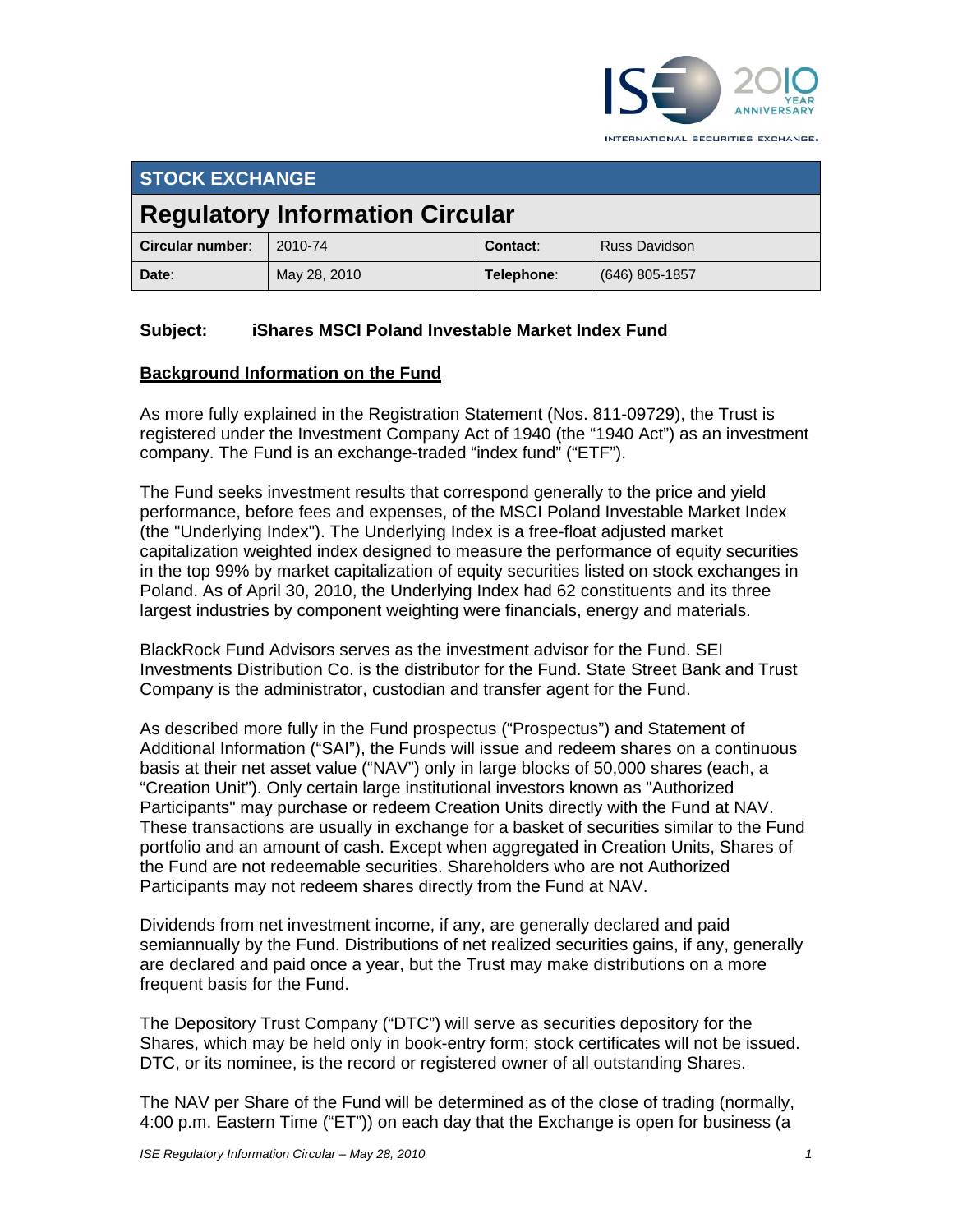

"Business Day"). The NAV of the Funds is calculated by dividing the value of the net assets of each Fund (i.e., the value of its total assets less total liabilities) by the total number of outstanding shares of the Fund, generally rounded to the nearest cent. NAV will be available from the Distributor and is also available to National Securities Clearing Corporation ("NSCC") participants through data made available from NSCC.

The Trust's registration statement describes the various fees and expenses for the Fund Shares. For a more complete description of the Fund and the underlying index, visit www.ishares.com.

# **Principal Risks**

Interested persons are referred to the Prospectus for a description of risks associated with an investment in the Fund. These risks include foreign markets risk, and the risk that the Fund's return may not match the return of its index for a number of reasons including the incursion by the Fund of operating expenses and costs not applicable to its index. In addition, as noted in the Prospectus, the Shares may trade at market prices that may differ from their NAV. The NAV of the Shares will fluctuate with changes in the market value of the Fund holdings. The market prices of the Shares will fluctuate in accordance with changes in NAV as well as the supply and demand for the Shares.

# **Exchange Rules Applicable to Trading in the Shares**

The Shares are considered equity securities, thus rendering trading in the Shares subject to the Exchange's existing rules governing the trading of equity securities.

# **Trading Hours**

Trading in the Shares on ISE is on a UTP basis and is subject to ISE equity trading rules. The Shares will trade from 8:00 a.m. until 8:00 p.m. Eastern Time. Equity Electronic Access Members ("Equity EAMs") trading the Shares during the Extended Market Sessions are exposed to the risk of the lack of the calculation or dissemination of underlying index value or intraday indicative value ("IIV"). For certain derivative securities products, an updated underlying index value or IIV may not be calculated or publicly disseminated in the Extended Market hours. Since the underlying index value and IIV are not calculated or widely disseminated during Extended Market hours, an investor who is unable to calculate implied values for certain derivative securities products during Extended Market hours may be at a disadvantage to market professionals.

# **Trading Halts**

ISE will halt trading in the Shares in accordance with ISE Rule 2101(a)(2)(iii). The grounds for a halt under this Rule include a halt by the primary market because it stops trading the Shares and/or a halt because dissemination of the IIV or applicable currency spot price has ceased, or a halt for other regulatory reasons. In addition, ISE will stop trading the Shares if the primary market de-lists the Shares.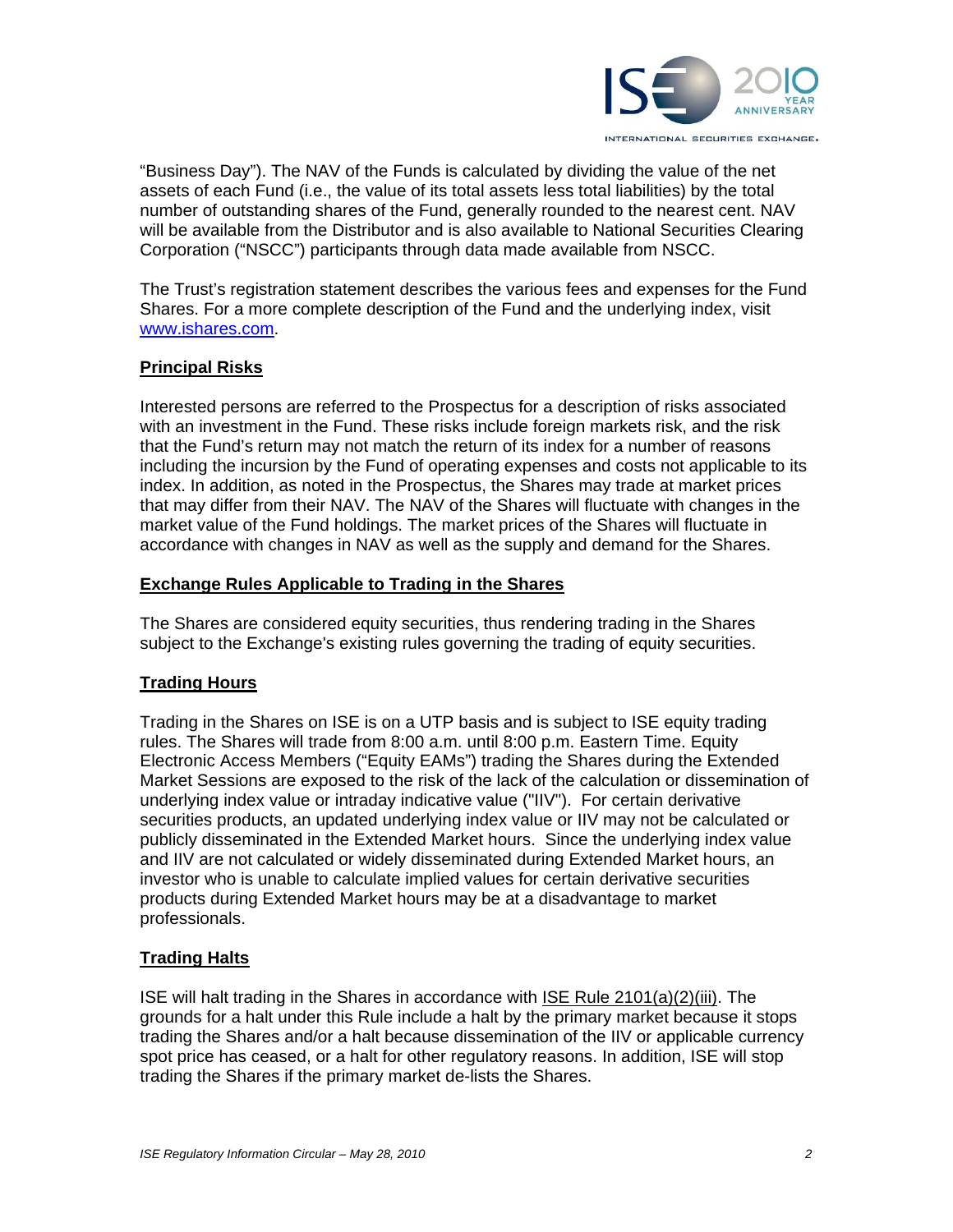

# **Delivery of a Prospectus**

Pursuant to federal securities laws, investors purchasing Shares must receive a prospectus prior to or concurrently with the confirmation of a transaction. Investors purchasing Shares directly from the Fund (by delivery of the Deposit Amount) must also receive a prospectus.

Prospectuses may be obtained through the Distributor or on the Fund's website. The Prospectus does not contain all of the information set forth in the registration statement (including the exhibits to the registration statement), parts of which have been omitted in accordance with the rules and regulations of the SEC. For further information about the Fund, please refer to the Trust's registration statement.

### **Exemptive, Interpretive and No-Action Relief Under Federal Securities Regulations**

The Commission has issued letters dated October 24, 2006, November 21, 2005, and August 17, 2001 (together, the "No- Action Letters") granting exemptive, interpretive and no-action relief from certain provisions of and rules under the Securities Exchange Act of 1934 for exchange-traded funds listed and traded on a registered national securities exchange that meet certain criteria.

### **Regulation M Exemptions**

Generally, Rules 101 and 102 of Regulation M prohibit any "distribution participant" and its "affiliated purchasers" from bidding for, purchasing, or attempting to induce any person to bid for or purchase any security which is the subject of a distribution until after the applicable restricted period, except as specifically permitted in Regulation M. The provisions of the Rules apply to underwriters, prospective underwriters, brokers, dealers, and other persons who have agreed to participate or are participating in a distribution of securities.

The Commission issued a No-Action Letter by which persons participating in a distribution of shares of a fund may engage in secondary market transactions in such shares during their participation in such a distribution, despite the requirements of from Rule 101 under Regulation M. In addition, the SEC has permitted persons who may be deemed to be participating in the distribution of shares of a fund (i) to purchase securities for the purpose of purchasing creation unit aggregations of fund shares and (ii) to tender securities for redemption in Creation Unit Aggregations. Further, the Commission has clarified that the tender of fund shares to the Fund for redemption does not constitute a bid for or purchase of any of the Funds' securities during the restricted period of Rule 101. The Commission has issued a No-Action Letter to paragraph (e) of Rule 102 under Regulation M which allow the redemption of fund shares in creation unit aggregations during the continuous offering of shares.

### **Customer Confirmations for Creation or Redemption of Fund Shares (SEC Rule 10b-10)**

Broker–dealers who handle purchases or redemptions of Fund shares in Creation Units for customers will be permitted to provide such customers with a statement of the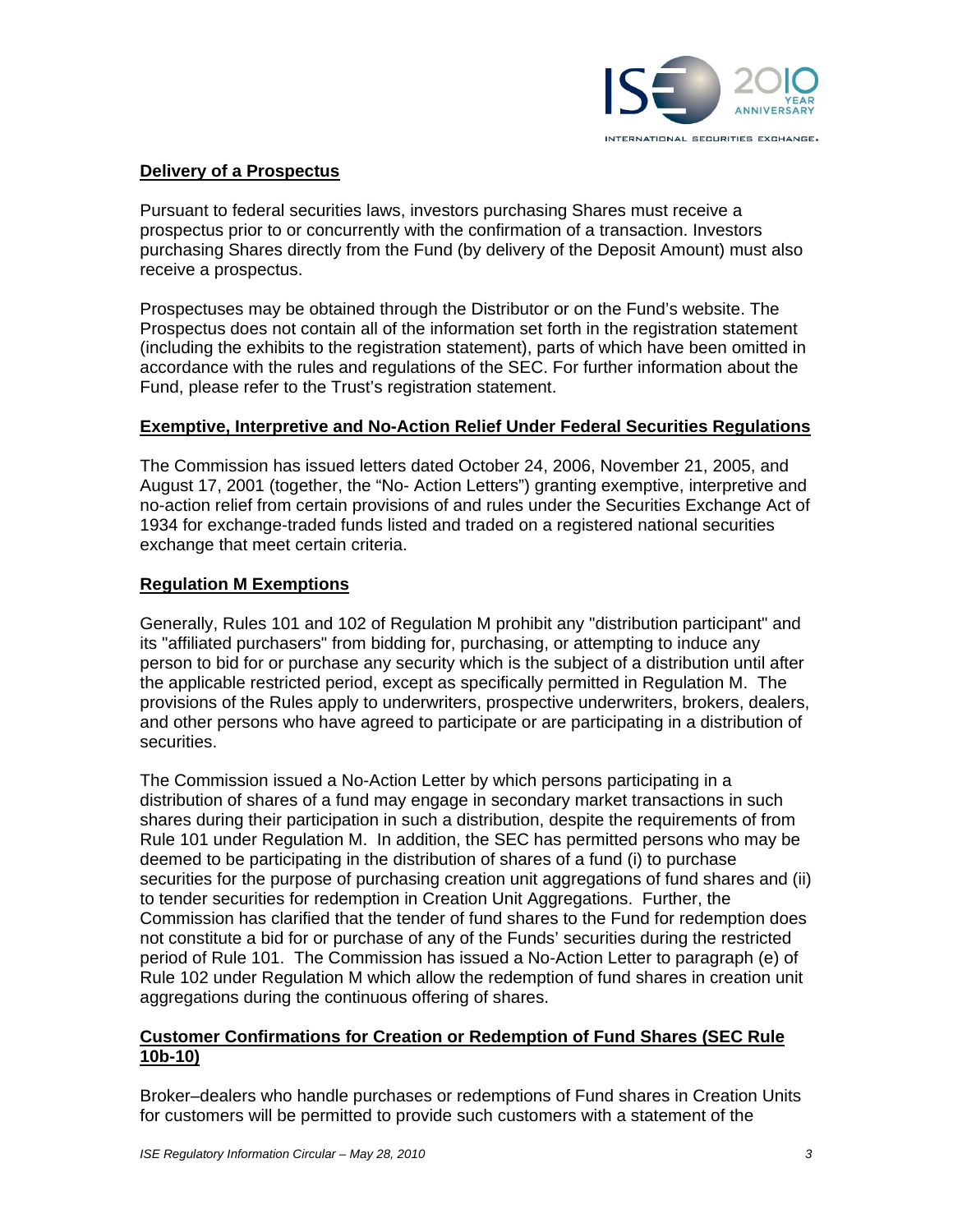

number of Creation Unit Aggregations created or redeemed without providing a statement of the identity, number and price of shares of the individual securities tendered to the Fund for purposes of purchasing creation unit aggregations ("Deposit Securities") or the identity, number and price of shares to be delivered by the Trust to the redeeming holder ("Redemption Securities"). The composition of the securities required to be tendered to the Fund for creation purposes and of the securities to be delivered on redemption will be disseminated each business day and will be applicable to requests for creations or redemption, as the case may be, on that day. This exemptive relief under Rule 10b-10 with respect to creations and redemptions is subject to the following conditions:

- 1) Confirmations to customers engaging in creations or redemptions must state that all information required by Rule 10b-10 will be provided upon request;
- 2) Any such request by a customer for information required by Rule 10b-10 will be filed in a timely manner, in accordance with Rule 10b-10(c);
- 3) Except for the identity, number and price of shares of the component securities of the Deposit Securities and Redemption Securities, as described above, confirmations to customers must disclose all other information required by Rule 10b-10(a).

### **SEC Rule 14e-5**

The Commission has permitted any person acting as a dealer-manager of a tender offer for a component security of fund (1) to redeem fund shares in creation unit aggregations from the issuer that may include a security subject to such tender offer and (2) to purchase fund shares during such tender offer. In addition, a No-Action has been issued under Rule 14e-5 states that if a broker-dealer acting as a dealer-manager of a tender offer for a security of the Fund purchases or arranges to purchase such securities in the secondary market for the purpose of tendering such securities to purchase one or more creation unit aggregations of shares, it must be made in conformance with the following:

- i. such bids or purchases are effected in the ordinary course of business, in connection with a basket of 20 or more securities in which any security that is the subject of a distribution, or any reference security, does not comprise more than 5% of the value of the basket purchased; or
- ii. purchases are effected as adjustments to such basket in the ordinary course of business as a result of a change in the composition of the underlying index; and
- iii. such bids or purchases are not affected for the purpose of facilitating such tender offer.

# **Section 11(d)(1); SEC Rules 11d1-1 and 11d1-2**

Section 11(d)(1) of the Act generally prohibits a person who is both a broker and a dealer from effecting any transaction in which the broker-dealer extends credit to a customer on any security which was part of a new issue in the distribution of which he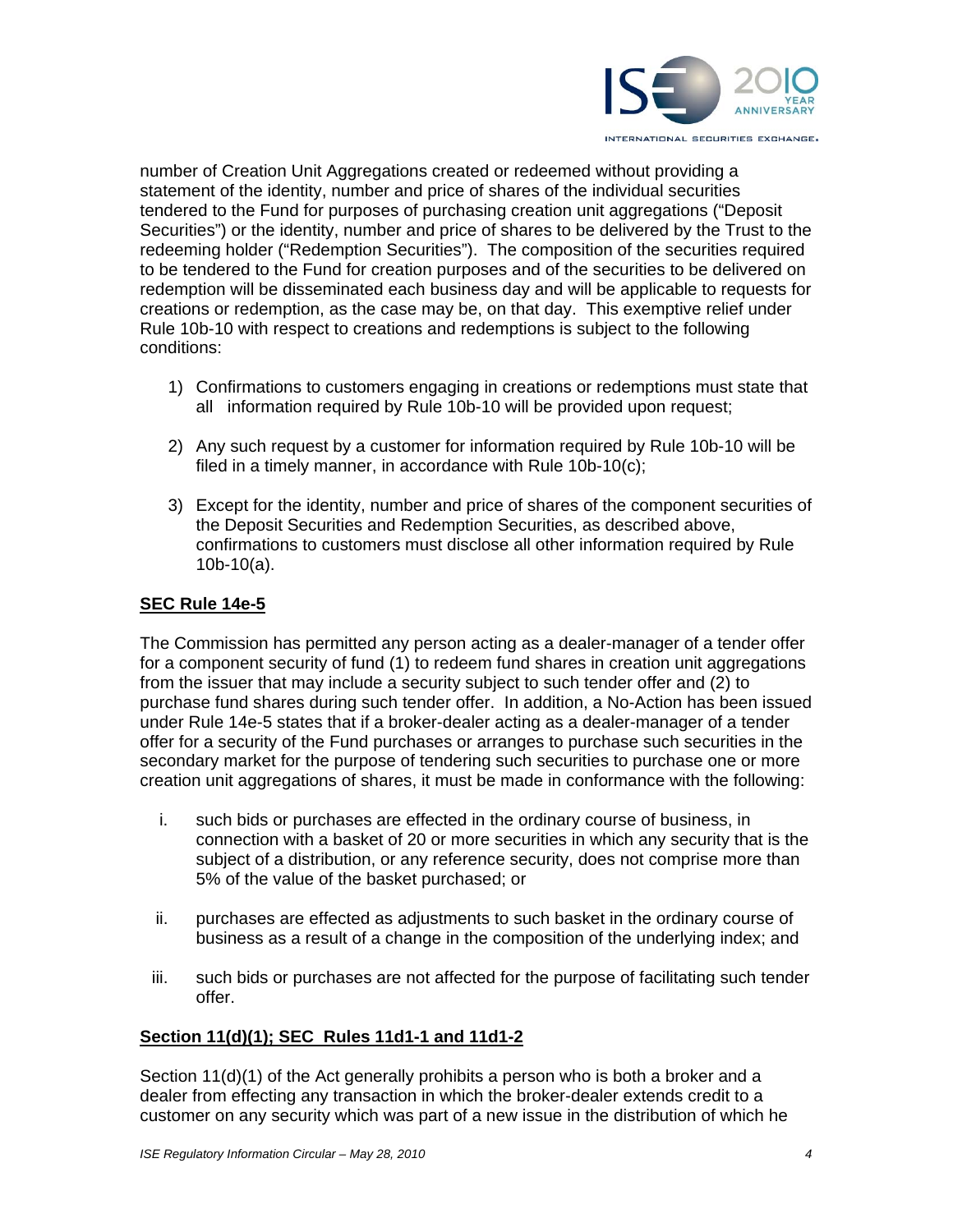

participated as a member of a selling syndicate or group within thirty days prior to such transaction. The Commission has clarified that Section 11(d)(1) does not apply to broker-dealers that are not authorized participants (and, therefore, do not create creation unit aggregations) that engage in both proprietary and customer transactions in shares of a fund in the secondary market, and for broker-dealer authorized participants that engage in creations of creation unit aggregations. This relief is subject to specific conditions, including the condition that such broker-dealer (whether or not an authorized participant) does not, directly or indirectly, receive from the fund complex any payment, compensation or other economic incentive to promote or sell the shares of a fund to persons outside the fund complex, other than non-cash compensation permitted under NASD Rule 2830 (I)(5)(A), (B) or (C). See letter dated November 22, 2005 from Brian A Bussey, Assistant Chief Counsel, SEC Division of Market Regulation, to Barclays Global Investors, N.A., dated November 22, 2005. The Commission has issued a No-Action Letter under Section 11(d)(1) of the Act states that broker-dealers may treat shares of a fund, for purposes of Rule 11d1-2, as "securities issued by a registered open-end investment company as defined in the Investment Company Act" and thereby extend credit or maintain or arrange for the extension or maintenance of credit on shares that have been owned by the persons to whom credit is provided for more than 30 days, in reliance on the exemption contained in the rule.

# **SEC Rule 15c1-5 and 15c1-6**

The Commission has issued a No-Action letter with respect to Rule 15c1-5 and Rule 15c1-6 as to the required disclosure of control by a broker or dealer with respect to creations and redemptions of fund shares and secondary market transactions therein.

**This Regulatory Information Circular is not a statutory Prospectus. Equity EAMs should consult the Trust's Registration Statement, SAI, Prospectus and the Fund's website for relevant information.**